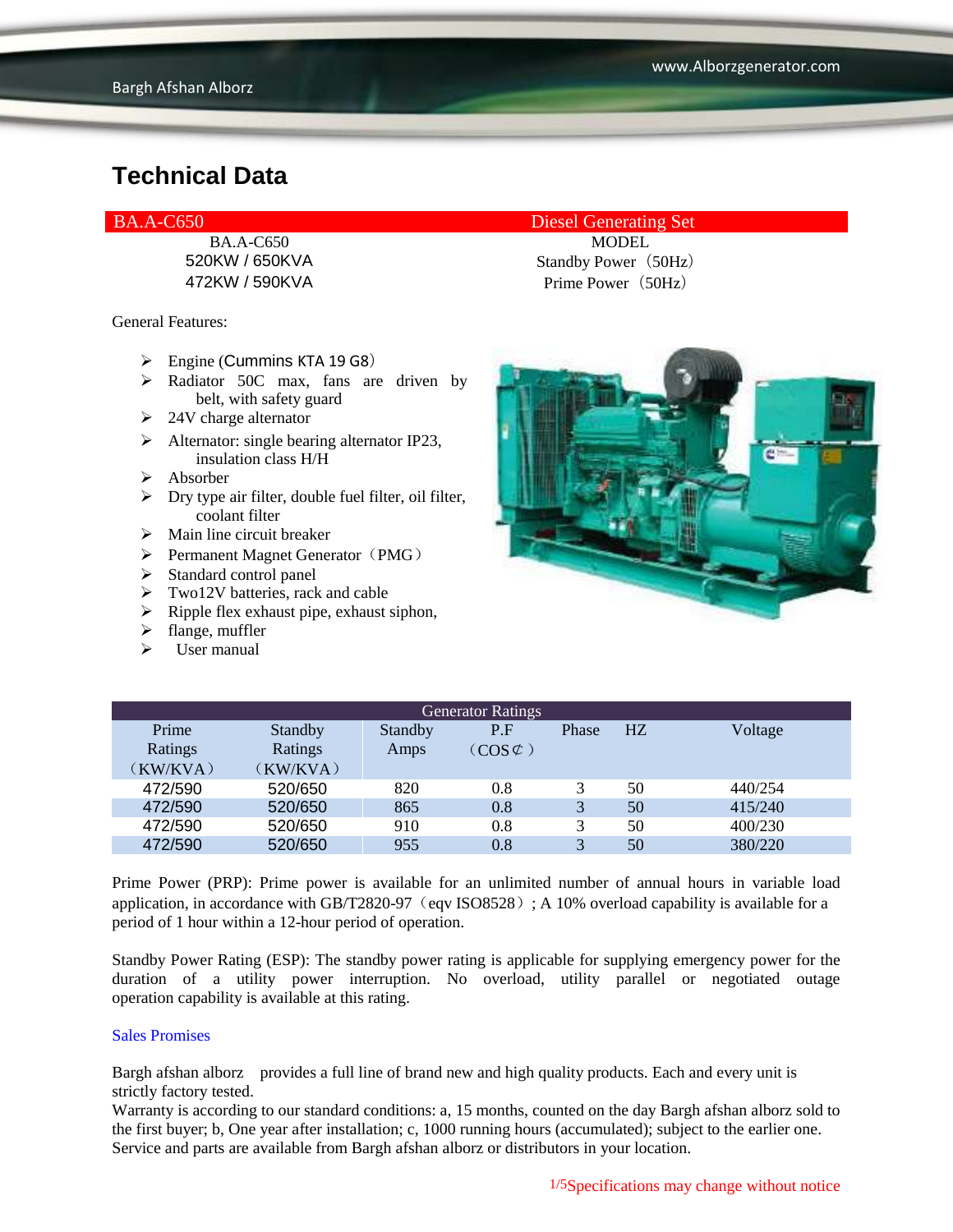| <b>BA.A-C650</b>                 | <b>Diesel Generating Set</b>                |
|----------------------------------|---------------------------------------------|
|                                  | <b>ENGINE DATA</b>                          |
| Manufacturer / Model:            | Cummins KTA 19 G8, 4-cycle                  |
| Air Intake System:               | Turbo Charged and Search Refrigerated       |
| Fuel System:                     | Electronic                                  |
| <b>Cylinder Arrangement:</b>     | 6 In line                                   |
| Displacement:                    | 18.9L                                       |
| Bore and Stroke:                 | $159*159$ (mm)                              |
| <b>Compression Ratio:</b>        | 13.9:1                                      |
| <b>Rated RPM:</b>                | 1500rpm                                     |
| Max. Standby Power at Rated RPM: | 520KW/706HP                                 |
| Governor Type:                   | RSV Mechanical(Std) / Electronic (Optional) |
|                                  | <b>Exhaust System</b>                       |
| <b>Exhaust Gas Flow:</b>         | $107$ m $/m$ in                             |
| Max Back Pressure:               | 10kPa                                       |
|                                  | Air Intake System                           |
| Air Flow:                        | 40 m <sub>3</sub> /min                      |
|                                  | Fuel System                                 |
| 100% (Prime Power) Load:         | 120 L/h                                     |
| 75% (Prime Power) Load:          | 90<br>L/h                                   |
| 50% (Prime Power) Load::         | 60<br>L/h                                   |
|                                  | Oil System                                  |
| Total Oil Capacity:              | 550L                                        |
| Oil Consumption:                 | ≤4g/kwh                                     |
| Engine Oil Tank Capacity:        | 50 L                                        |
|                                  | Cooling System                              |
| <b>Total Coolant Capacity:</b>   | 135L                                        |
| Thermostat:                      | 82-95°C                                     |
| Max Water Temperature:           | $104$ °C                                    |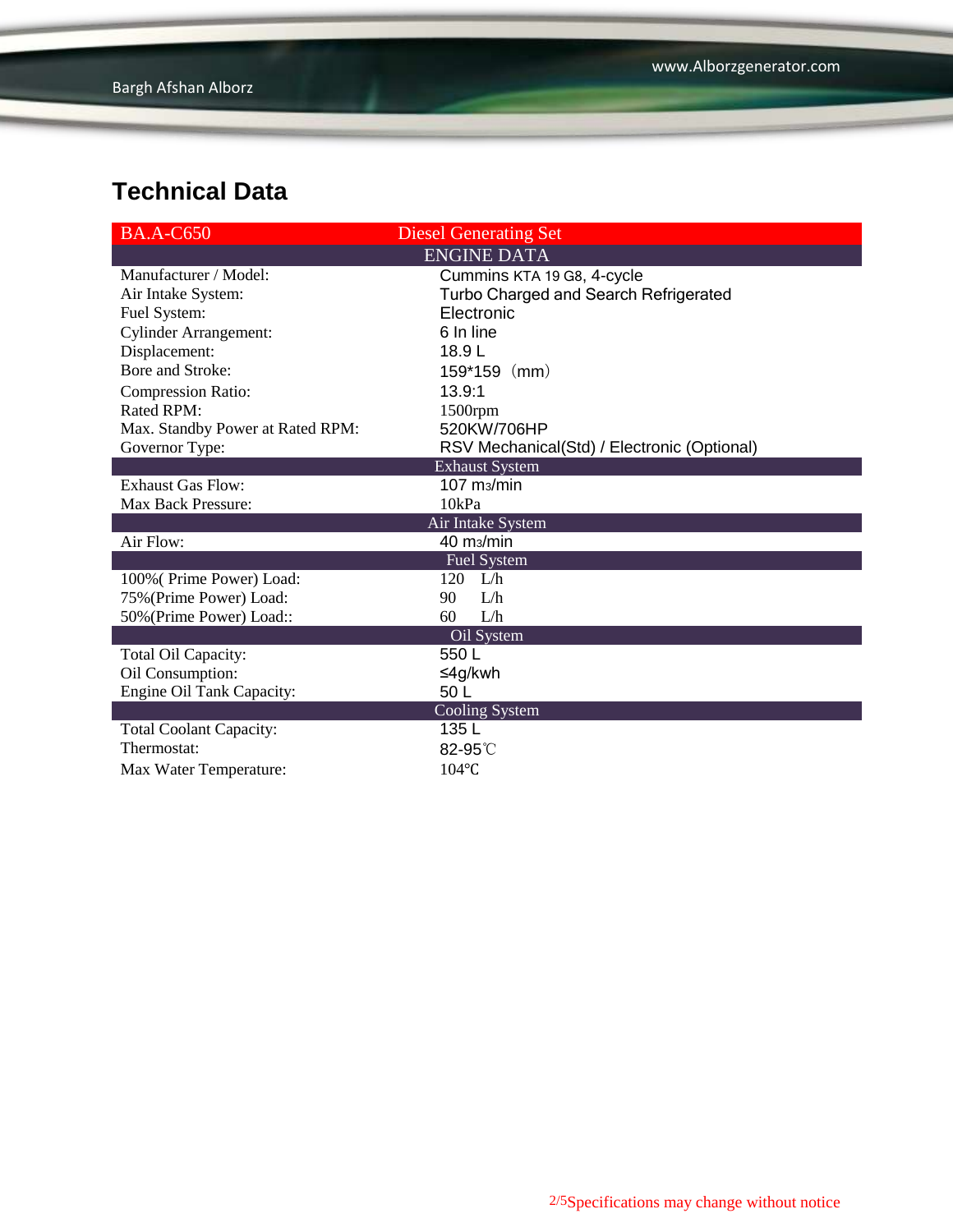| $BA.A-C650$<br><b>Diesel Generating Set</b>                                                |                                          |  |  |  |  |  |
|--------------------------------------------------------------------------------------------|------------------------------------------|--|--|--|--|--|
| <b>ALTERNATOR SPECIFICATION</b>                                                            |                                          |  |  |  |  |  |
| <b>GENERAL DATA</b>                                                                        |                                          |  |  |  |  |  |
| Compliance with GB755, BS5000, VDE0530, NEMAMG1-22, IED34-1, CSA22.2 and AS1359 standards. |                                          |  |  |  |  |  |
| <b>Alternator Data</b>                                                                     |                                          |  |  |  |  |  |
| Number of Phase:                                                                           | 3                                        |  |  |  |  |  |
| Connecting Type:                                                                           | 3 Phase and 4 Wires, "Y" type connecting |  |  |  |  |  |
| Number of Bearing:                                                                         | 1                                        |  |  |  |  |  |
| <b>Power Factor:</b>                                                                       | 0.8                                      |  |  |  |  |  |
| <b>Protection Grade:</b>                                                                   | IP23                                     |  |  |  |  |  |
| Altitude:                                                                                  | $\leq$ 1000m                             |  |  |  |  |  |
| <b>Exciter Type:</b>                                                                       | Brushless, self-exciting                 |  |  |  |  |  |
| Insulation Class, Temperature Rise:                                                        | H/H                                      |  |  |  |  |  |
| Telephone Influence Factor (TIF):                                                          | $50$                                     |  |  |  |  |  |
| THF:                                                                                       | $<$ 2%                                   |  |  |  |  |  |
| Voltage Regulation, Steady State:                                                          | $\leq \pm 1\%$                           |  |  |  |  |  |
| <b>Alternator Capacity:</b>                                                                | 650 KVA                                  |  |  |  |  |  |
| <b>Alternator Efficiencies:</b>                                                            | 96%                                      |  |  |  |  |  |
| Air Cooling Flow:                                                                          | 0.8 <sub>m3</sub>                        |  |  |  |  |  |
|                                                                                            | <b>GENERATING SET DATA</b>               |  |  |  |  |  |
| Voltage Regulation:                                                                        | $\geq \pm 5\%$                           |  |  |  |  |  |
| Voltage Regulation, Stead State:                                                           | $\leq \pm 1\%$                           |  |  |  |  |  |
| Sudden Voltage Warp (100% Sudden Reduce):                                                  | $\leq +25\%$                             |  |  |  |  |  |
| Sudden Voltage Warp (Sudden Increase):                                                     | $\leq$ -20%                              |  |  |  |  |  |
| Voltage Stable Time (100% Sudden Reduce):                                                  | $\leq 6S$                                |  |  |  |  |  |
| Voltage Stable Time (Sudden Increase)                                                      | $\leq 6S$                                |  |  |  |  |  |
| Frequency Regulation, Stead State:                                                         | $\leq 5\%$                               |  |  |  |  |  |
| Frequency Waving:                                                                          | ≤0.5%                                    |  |  |  |  |  |
| Sudden Frequency Warp (100% Sudden Reduce):                                                | $\leq +12\%$                             |  |  |  |  |  |
| Sudden Frequency Warp (Sudden Increase):                                                   | $\leq$ -10%                              |  |  |  |  |  |
| Frequency Recovery Time (100% Sudden Reduce):                                              | $\leq$ 5S                                |  |  |  |  |  |
| Frequency Recovery Time (Sudden Increase):                                                 | $\leq$ 5S                                |  |  |  |  |  |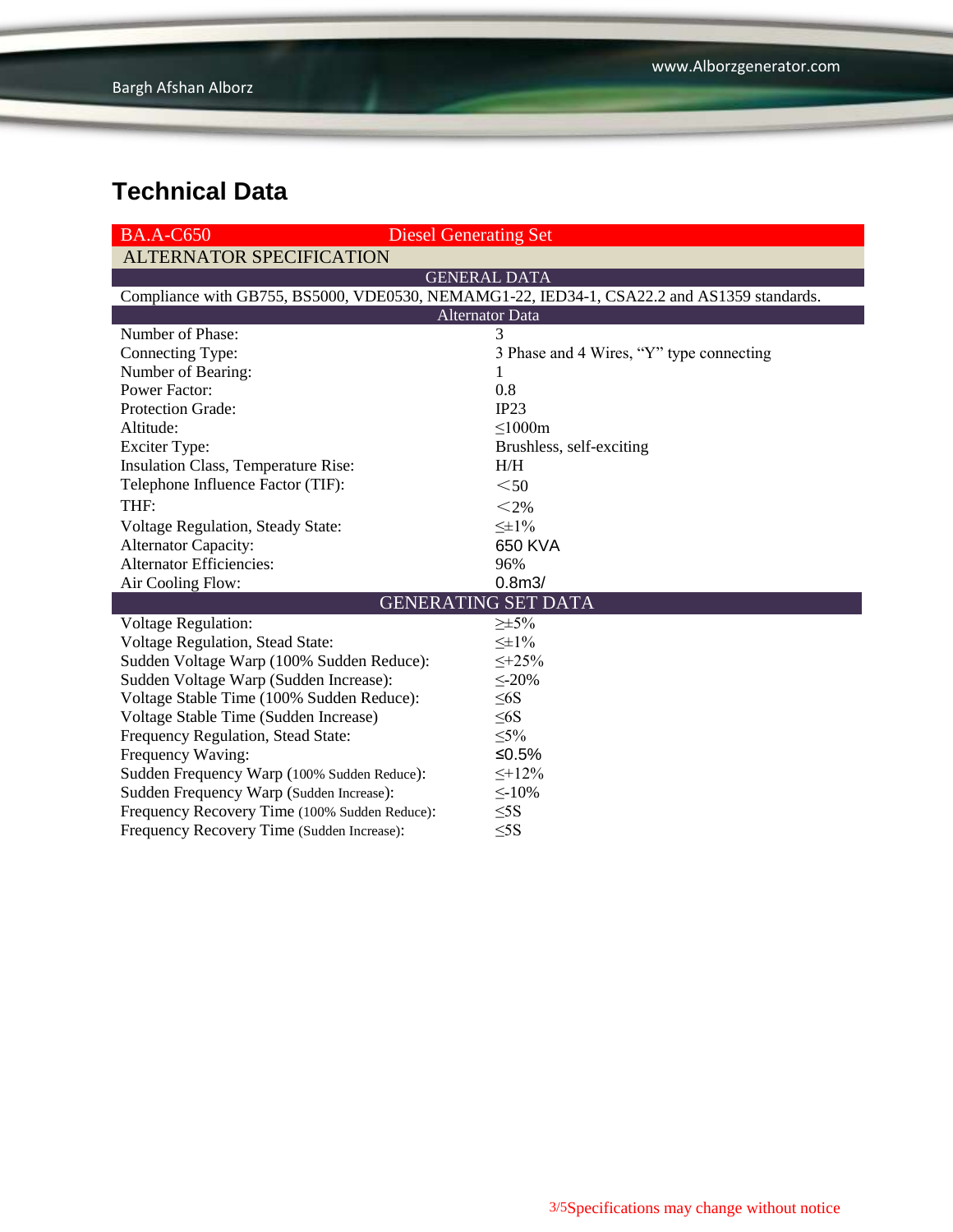| <b>BA.A-C650</b>                | <b>Diesel Generating Set</b> |                                   |
|---------------------------------|------------------------------|-----------------------------------|
| Options                         |                              |                                   |
| Engine                          | <b>Fuel System</b>           | <b>Control System</b>             |
| Heater 2KW & 4KW                | Daily Fuel Tank              | <b>Auto Control Panel</b>         |
| Battery Charger 3.5A & 7A       | <b>Base Fuel Tank</b>        | Remote Control Panel              |
|                                 | Water Separator              | <b>Auto Transfer Switch (ATS)</b> |
|                                 | <b>Fuel Level Sensor</b>     | <b>Paralleling System</b>         |
|                                 |                              |                                   |
| <b>Anti-Condensation Heater</b> | Rainproof Type               | <b>Engine Parts Drawing List</b>  |
| Drop CT (For Paralleling)       | Soundproof Type              | <b>Spare Parts</b>                |
|                                 | <b>Container Type</b>        |                                   |
| Dimension & Weight              |                              |                                   |
| <b>Standard Configuration</b>   | With Base Fuel Tank          | Soundproof Type                   |
| (Open Type)                     |                              |                                   |
| Overall Size: 3430 (mm)         |                              | Overall Size: 5540 (mm)           |
| $*1300$ (mm) $*2160$ (mm)       |                              | $*1660$ (mm) $*2630$ (mm)         |
| Weight: 4620 kg                 |                              | Weight:6200 kg                    |